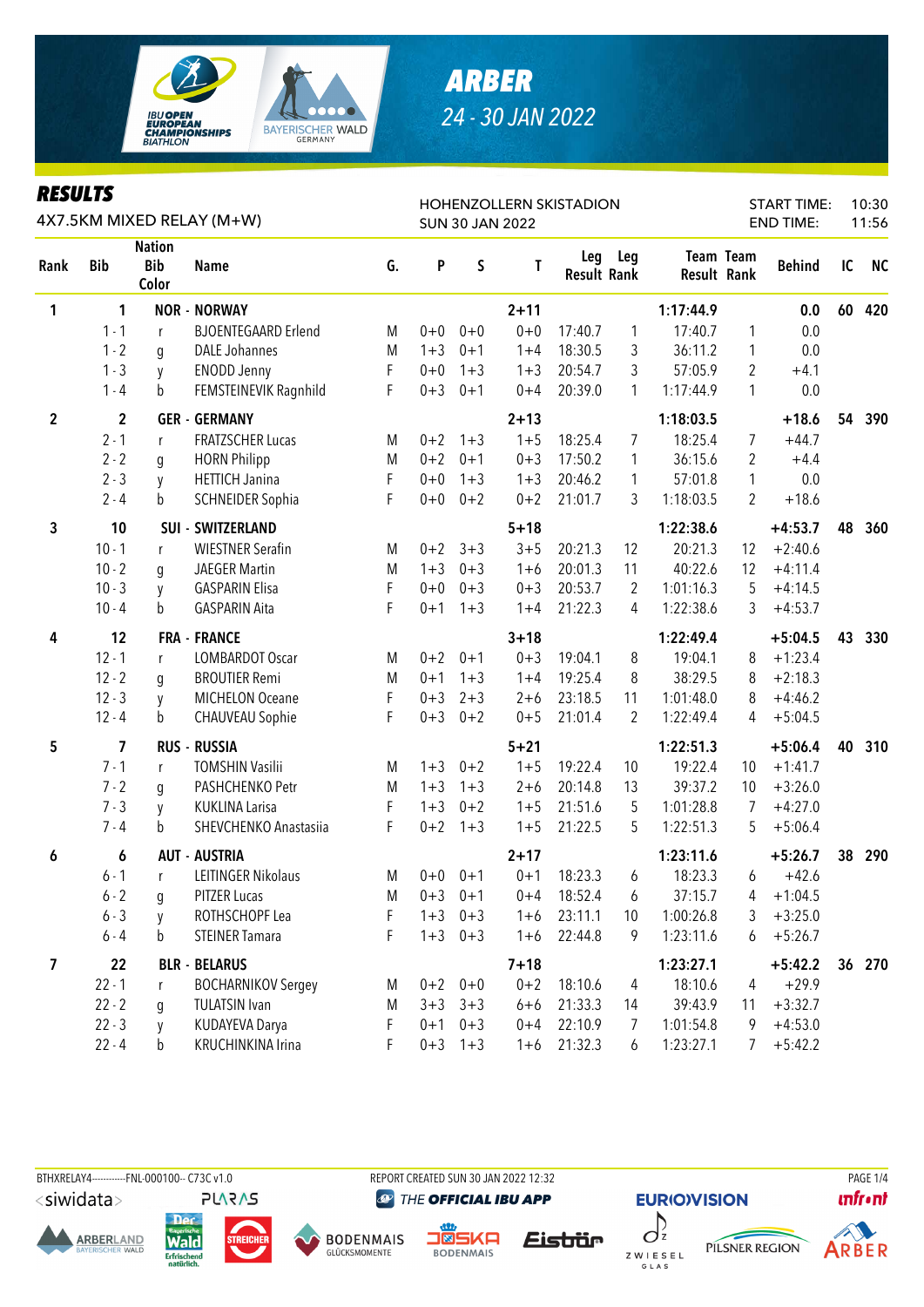

## **ARBER** 24 - 30 JAN 2022

| <b>RESULTS</b><br>4X7.5KM MIXED RELAY (M+W) |            |                                      |                             |    |         |             | <b>SUN 30 JAN 2022</b> | <b>HOHENZOLLERN SKISTADION</b> |                |                    | <b>START TIME:</b><br><b>END TIME:</b> |               |                 | 10:30<br>11:56 |
|---------------------------------------------|------------|--------------------------------------|-----------------------------|----|---------|-------------|------------------------|--------------------------------|----------------|--------------------|----------------------------------------|---------------|-----------------|----------------|
| Rank                                        | <b>Bib</b> | <b>Nation</b><br><b>Bib</b><br>Color | <b>Name</b>                 | G. | P       | S           | T                      | <b>Result Rank</b>             | Leg Leg        | <b>Result Rank</b> | <b>Team Team</b>                       | <b>Behind</b> | IC              | <b>NC</b>      |
| 8                                           | 3          |                                      | <b>UKR - UKRAINE</b>        |    |         |             | $7 + 16$               |                                |                | 1:23:54.0          |                                        | $+6:09.1$     | 34              | 250            |
|                                             | $3 - 1$    | r                                    | <b>TRUSH Vitaliy</b>        | M  | $0 + 0$ | $0 + 3$     | $0 + 3$                | 18:22.7                        | 5              | 18:22.7            | 5                                      | $+42.0$       |                 |                |
|                                             | $3 - 2$    | g                                    | <b>LESIUK Taras</b>         | M  | $0 + 1$ | $2 + 3$     | $2 + 4$                | 19:05.1                        | 7              | 37:27.8            | 6                                      | $+1:16.6$     |                 |                |
|                                             | $3 - 3$    | y                                    | ABRAMOVA Olga               | F  | $1 + 3$ | $3 + 3$     | $4 + 6$                | 24:33.6                        | 13             | 1:02:01.4          | 10                                     | $+4:59.6$     |                 |                |
|                                             | $3 - 4$    | b                                    | MERKUSHYNA Anastasiya       | F  | $0 + 0$ | $1 + 3$     | $1 + 3$                | 21:52.6                        | 7              | 1:23:54.0          | 8                                      | $+6:09.1$     |                 |                |
| 9                                           | 16         |                                      | <b>ROU - ROMANIA</b>        |    |         |             | $4 + 12$               |                                |                | 1:24:28.2          |                                        | $+6:43.3$     | 32 <sub>2</sub> | 230            |
|                                             | $16 - 1$   | r                                    | <b>BUTA George</b>          | M  | $0+0$   | $1 + 3$     | $1 + 3$                | 19:24.0                        | 11             | 19:24.0            | 11                                     | $+1:43.3$     |                 |                |
|                                             | $16 - 2$   | g                                    | <b>SHAMAEV Dmitrii</b>      | M  | $0 + 0$ | $0 + 1$     | $0 + 1$                | 18:00.2                        | 2              | 37:24.2            | 5                                      | $+1:13.0$     |                 |                |
|                                             | $16 - 3$   | y                                    | <b>TOLMACHEVA Anastasia</b> | F  | $0 + 2$ | $0 + 0$     | $0 + 2$                | 23:04.3                        | 9              | 1:00:28.5          | 4                                      | $+3:26.7$     |                 |                |
|                                             | $16 - 4$   | b                                    | CHIRKOVA Elena              | F  | $2 + 3$ | $1 + 3$     | $3 + 6$                | 23:59.7                        | 13             | 1:24:28.2          | 9                                      | $+6:43.3$     |                 |                |
| 10                                          | 8          |                                      | <b>SWE - SWEDEN</b>         |    |         |             | $6 + 17$               |                                |                | 1:24:48.6          |                                        | $+7:03.7$     | 31              | 220            |
|                                             | $8 - 1$    | r                                    | <b>NYKVIST Emil</b>         | M  | $0 + 0$ | $1 + 3$     | $1 + 3$                | 19:04.4                        | 9              | 19:04.4            | 9                                      | $+1:23.7$     |                 |                |
|                                             | $8 - 2$    | g                                    | <b>HALLSTROEM Simon</b>     | M  | $0 + 0$ | $1 + 3$     | $1 + 3$                | 19:47.0                        | 9              | 38:51.4            | 9                                      | $+2:40.2$     |                 |                |
|                                             | $8 - 3$    | y                                    | <b>LIND Annie</b>           | F  | $1 + 3$ | $1 + 3$     | $2 + 6$                | 23:28.0                        | 12             | 1:02:19.4          | 11                                     | $+5:17.6$     |                 |                |
|                                             | $8 - 4$    | b                                    | ANDERSSON Ingela            | F  | $2 + 3$ | $0 + 2$     | $2 + 5$                | 22:29.2                        | 8              | 1:24:48.6          | 10                                     | $+7:03.7$     |                 |                |
| 11                                          | 17         |                                      | <b>FIN - FINLAND</b>        |    |         |             | $4 + 13$               |                                |                | 1:25:14.6          |                                        | $+7:29.7$     | 30              | 210            |
|                                             | $17 - 1$   | r                                    | RANTA Jaakko                | M  | $0 + 1$ | $0 + 2$     | $0 + 3$                | 18:06.7                        | 3              | 18:06.7            | 3                                      | $+26.0$       |                 |                |
|                                             | $17 - 2$   | g                                    | <b>MUSTONEN Joni</b>        | M  | $0 + 0$ | $3 + 3$     | $3 + 3$                | 20:11.6                        | 12             | 38:18.3            | 7                                      | $+2:07.1$     |                 |                |
|                                             | $17 - 3$   | y                                    | <b>LAARI Sanna</b>          | F  | $0 + 0$ | $0 + 2$     | $0 + 2$                | 23:03.5                        | 8              | 1:01:21.8          | 6                                      | $+4:20.0$     |                 |                |
|                                             | $17 - 4$   | b                                    | <b>KUUTTINEN Heidi</b>      | F  | $0 + 2$ | $1 + 3$     | $1 + 5$                | 23:52.8                        | 11             | 1:25:14.6          | 11                                     | $+7:29.7$     |                 |                |
| 12                                          | 9          |                                      | <b>MDA - MOLDOVA</b>        |    |         |             | $2 + 18$               |                                |                | 1:25:53.9          |                                        | $+8:09.0$     | 29              | 200            |
|                                             | $9 - 1$    | r                                    | <b>MAKAROV Maksim</b>       | M  | $0 + 3$ | $1 + 3$     | $1 + 6$                | 22:20.2                        | 18             | 22:20.2            | 18                                     | $+4:39.5$     |                 |                |
|                                             | $9 - 2$    | g                                    | <b>USOV Mihail</b>          | M  | $0 + 1$ | $0 + 3$     | $0 + 4$                | 18:39.7                        | 5              | 40:59.9            | 14                                     | $+4:48.7$     |                 |                |
|                                             | $9 - 3$    | y                                    | <b>IVANOVA Aliona</b>       | F  | $0 + 3$ | $0 + 0$     | $0 + 3$                | 21:36.7                        | 4              | 1:02:36.6          | 12                                     | $+5:34.8$     |                 |                |
|                                             | $9 - 4$    | b                                    | <b>GHILENKO Alla</b>        | F  | $0 + 2$ | $1 + 3$     | $1 + 5$                | 23:17.3                        | 10             | 1:25:53.9          | 12                                     | $+8:09.0$     |                 |                |
| 13                                          | 13         |                                      | <b>CZE - CZECH REPUBLIC</b> |    |         |             | $4 + 20$               |                                |                | 1:26:38.6          |                                        | $+8:53.7$     | 28              | 190            |
|                                             | $13 - 1$   | r                                    | MIKYSKA Tomas               | Μ  | $0 + 3$ | $0 + 2$     | $0 + 5$                | 21:02.2                        | 13             | 21:02.2            | 13                                     | $+3:21.5$     |                 |                |
|                                             | $13 - 2$   | q                                    | <b>HORNIG Vitezslav</b>     | M  |         | $0+2$ 1+3   | $1 + 5$                | 19:48.1                        | 10             | 40:50.3            | 13                                     | $+4:39.1$     |                 |                |
|                                             | $13 - 3$   | y                                    | TEPLA Eliska                | F  |         | $0+2$ 0+3   | $0 + 5$                | 21:52.4                        | 6              | 1:02:42.7          | 13                                     | $+5:40.9$     |                 |                |
|                                             | $13 - 4$   | $\mathbf b$                          | LEJSEK Klara                | F  |         | $0+2$ 3+3   | $3 + 5$                | 23:55.9                        | 12             | 1:26:38.6          | 13                                     | $+8:53.7$     |                 |                |
| 14                                          | 14         |                                      | SLO - SLOVENIA              |    |         |             |                        |                                |                | <b>LAP</b>         |                                        |               | 27              | 180            |
|                                             | $14 - 1$   | r                                    | <b>CISAR Alex</b>           | M  |         | $0+0$ 0+0   | $0+0$                  | 18:03.9                        | $\overline{2}$ | 18:03.9            | 2                                      | $+23.2$       |                 |                |
|                                             | $14 - 2$   | g                                    | <b>VIDMAR Anton</b>         | M  | $0 + 1$ | $0 + 1$     | $0 + 2$                | 18:38.5                        | 4              | 36:42.4            | 3                                      | $+31.2$       |                 |                |
|                                             | $14 - 3$   |                                      | <b>VINDISAR Klara</b>       | F  |         | $5+3$ $2+3$ | $7 + 6$                | 26:40.7                        | 14             | 1:03:23.1          | 14                                     | $+6:21.3$     |                 |                |
|                                             | $14 - 4$   | h.                                   | <b>VOZELJ Tais</b>          |    | $2 + 3$ |             |                        |                                |                |                    |                                        |               |                 |                |



REPORT CREATED SUN 30 JAN 2022 12:32 **@ THE OFFICIAL IBU APP** 

















ARBER

**PAGE 2/4**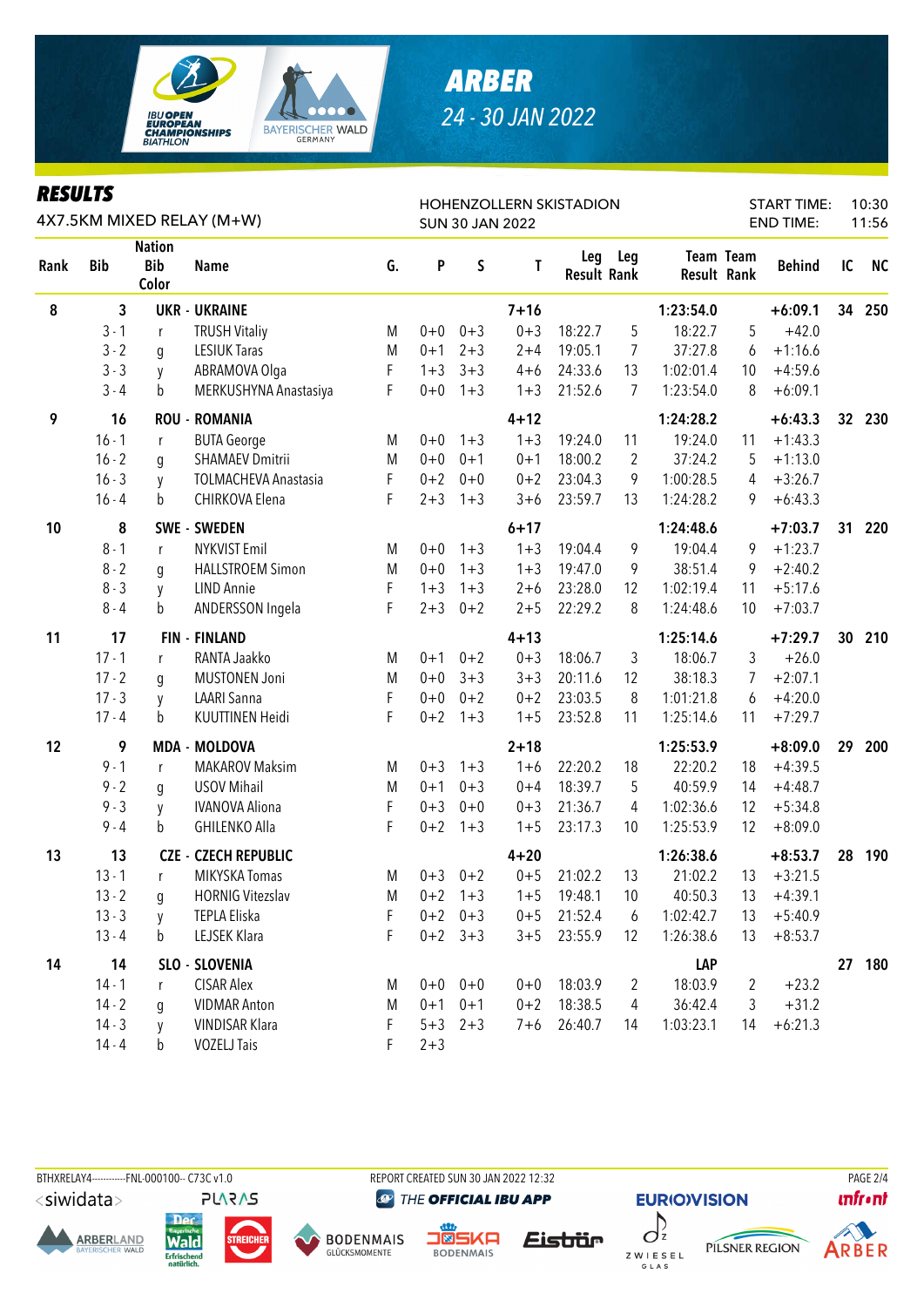

## *ARBER 24 - 30 JAN 2022*

| <b>RESULTS</b><br>4X7.5KM MIXED RELAY (M+W) |            |                                      |                             |    | <b>SUN 30 JAN 2022</b> |             | HOHENZOLLERN SKISTADION |                    | <b>START TIME:</b><br><b>END TIME:</b> | 10:30<br>11:56     |                  |               |    |           |
|---------------------------------------------|------------|--------------------------------------|-----------------------------|----|------------------------|-------------|-------------------------|--------------------|----------------------------------------|--------------------|------------------|---------------|----|-----------|
| Rank                                        | <b>Bib</b> | <b>Nation</b><br><b>Bib</b><br>Color | <b>Name</b>                 | G. | P                      | S           | Τ                       | <b>Result Rank</b> | Leg Leg                                | <b>Result Rank</b> | <b>Team Team</b> | <b>Behind</b> | IC | <b>NC</b> |
| 15                                          | 19         |                                      | <b>KAZ - KAZAKHSTAN</b>     |    |                        |             |                         |                    |                                        | LAP                |                  |               |    | 26 170    |
|                                             | $19 - 1$   | r                                    | <b>BELETSKIY Danil</b>      | M  | $0 + 3$                | $0 + 1$     | $0 + 4$                 | 21:26.8            | 17                                     | 21:26.8            | 17               | $+3:46.1$     |    |           |
|                                             | $19 - 2$   | g                                    | <b>DYUSSENOV Asset</b>      | M  | $1 + 3$                | $2 + 3$     | $3 + 6$                 |                    |                                        |                    |                  |               |    |           |
|                                             | $19 - 3$   | y                                    | KLIMINA Darya               | F  |                        |             |                         |                    |                                        |                    |                  |               |    |           |
|                                             | $19 - 4$   | b                                    | <b>BELCHENKO Yelizaveta</b> | F  |                        |             |                         |                    |                                        |                    |                  |               |    |           |
| 16                                          | 20         |                                      | <b>SVK - SLOVAKIA</b>       |    |                        |             |                         |                    |                                        | LAP                |                  |               | 25 | 160       |
|                                             | $20 - 1$   | r                                    | <b>KAZAR Matej</b>          | M  |                        | $0+0$ 2+3   | $2 + 3$                 | 22:20.6            | 19                                     | 22:20.6            | 19               | $+4:39.9$     |    |           |
|                                             | $20 - 2$   | q                                    | <b>HASILLA Tomas</b>        | M  |                        | $0+2$ 3+3   | $3 + 5$                 |                    |                                        |                    |                  |               |    |           |
|                                             | $20 - 3$   | y                                    | REMENOVA Zuzana             | F  |                        |             |                         |                    |                                        |                    |                  |               |    |           |
|                                             | $20 - 4$   | b                                    | REMENOVA Maria              | F  |                        |             |                         |                    |                                        |                    |                  |               |    |           |
| 17                                          | 23         |                                      | <b>CAN - CANADA</b>         |    |                        |             |                         |                    |                                        | LAP                |                  |               |    | 24 150    |
|                                             | $23 - 1$   | r                                    | PLETZ Logan                 | M  | $0 + 3$                | $3 + 3$     | $3 + 6$                 | 21:05.2            | 15                                     | 21:05.2            | 15               | $+3:24.5$     |    |           |
|                                             | $23 - 2$   | g                                    | MILLAR Aidan                | M  |                        | $3+3$ $2+3$ | $5 + 6$                 |                    |                                        |                    |                  |               |    |           |
|                                             | $23 - 3$   | y                                    | SEPANDJ Darya               | F  |                        |             |                         |                    |                                        |                    |                  |               |    |           |
|                                             | $23 - 4$   | b                                    | <b>GOWLING Gillian</b>      | F  |                        |             |                         |                    |                                        |                    |                  |               |    |           |
| 18                                          | 5          |                                      | <b>ITA - ITALY</b>          |    |                        |             |                         |                    |                                        | LAP                |                  |               | 23 | 140       |
|                                             | $5 - 1$    | r                                    | <b>BRAUNHOFER Patrick</b>   | M  | $3 + 3$                | $3 + 3$     | $6 + 6$                 | 22:38.2            | 20                                     | 22:38.2            | 20               | $+4:57.5$     |    |           |
|                                             | $5 - 2$    | g                                    | ZINGERLE David              | M  | $1 + 3$                | $1 + 3$     | $2 + 6$                 |                    |                                        |                    |                  |               |    |           |
|                                             | $5 - 3$    | y                                    | <b>TRABUCCHI Beatrice</b>   | F  |                        |             |                         |                    |                                        |                    |                  |               |    |           |
|                                             | $5 - 4$    | b                                    | <b>AUCHENTALLER Hannah</b>  | F  |                        |             |                         |                    |                                        |                    |                  |               |    |           |
| 19                                          | 4          |                                      | LTU - LITHUANIA             |    |                        |             |                         |                    |                                        | LAP                |                  |               | 22 | 130       |
|                                             | $4 - 1$    | r                                    | <b>FOMIN Maksim</b>         | M  | $2 + 3$                | $1 + 3$     | $3 + 6$                 | 22:38.6            | 21                                     | 22:38.6            | 21               | $+4:57.9$     |    |           |
|                                             | $4 - 2$    | g                                    | MACKINE Jokubas             | M  | $0 + 3$                | $1 + 3$     | $1 + 6$                 |                    |                                        |                    |                  |               |    |           |
|                                             | $4 - 3$    | y                                    | KOCERGINA Natalja           | F  |                        |             |                         |                    |                                        |                    |                  |               |    |           |
|                                             | $4 - 4$    | b                                    | <b>KRESIK Maryia</b>        | F  |                        |             |                         |                    |                                        |                    |                  |               |    |           |
| 20                                          | 18         |                                      | <b>USA - UNITED STATES</b>  |    |                        |             |                         |                    |                                        | LAP                |                  |               | 21 | 120       |
|                                             | $18 - 1$   | r                                    | <b>DURTSCHI Max</b>         | M  | $0 + 2$                | $0 + 3$     | $0 + 5$                 | 21:02.2            | 13                                     | 21:02.2            | 14               | $+3:21.5$     |    |           |
|                                             | $18 - 2$   | q                                    | <b>LACY Scott</b>           | M  |                        | $4+3$ $2+3$ | $6 + 6$                 |                    |                                        |                    |                  |               |    |           |
|                                             | $18 - 3$   | V                                    | <b>GROSSMAN Hallie</b>      | F  |                        |             |                         |                    |                                        |                    |                  |               |    |           |
|                                             | $18 - 4$   | b                                    | KAUTZER Amanda              | F  |                        |             |                         |                    |                                        |                    |                  |               |    |           |
| 21                                          | 24         |                                      | <b>GBR - GREAT BRITAIN</b>  |    |                        |             |                         |                    |                                        | LAP                |                  |               |    | 20 110    |
|                                             | $24 - 1$   | r                                    | <b>FOUNTAIN Vinny</b>       | M  |                        | $1+3$ $3+3$ | $4 + 6$                 | 22:47.2            | 22                                     | 22:47.2            | 22               | $+5:06.5$     |    |           |
|                                             | $24 - 2$   | g                                    | <b>WEBB Marcus</b>          | M  | $0 + 2$                |             |                         |                    |                                        |                    |                  |               |    |           |
|                                             | $24 - 3$   | y                                    | MITCHELL Ciara              | F  |                        |             |                         |                    |                                        |                    |                  |               |    |           |
|                                             | $24 - 4$   | b                                    | LIGHTFOOT Amanda            | F  |                        |             |                         |                    |                                        |                    |                  |               |    |           |



Wald

**Erfrischend** 

**ARBERLAND** 

BTHXRELAY4-----------FNL-000100-- C73C v1.0 REPORT CREATED SUN 30 JAN 2022 12:32 PAGE 3/4 **@ THE OFFICIAL IBU APP** 



**DENWAIS** Eistrür











**BODENMAIS**